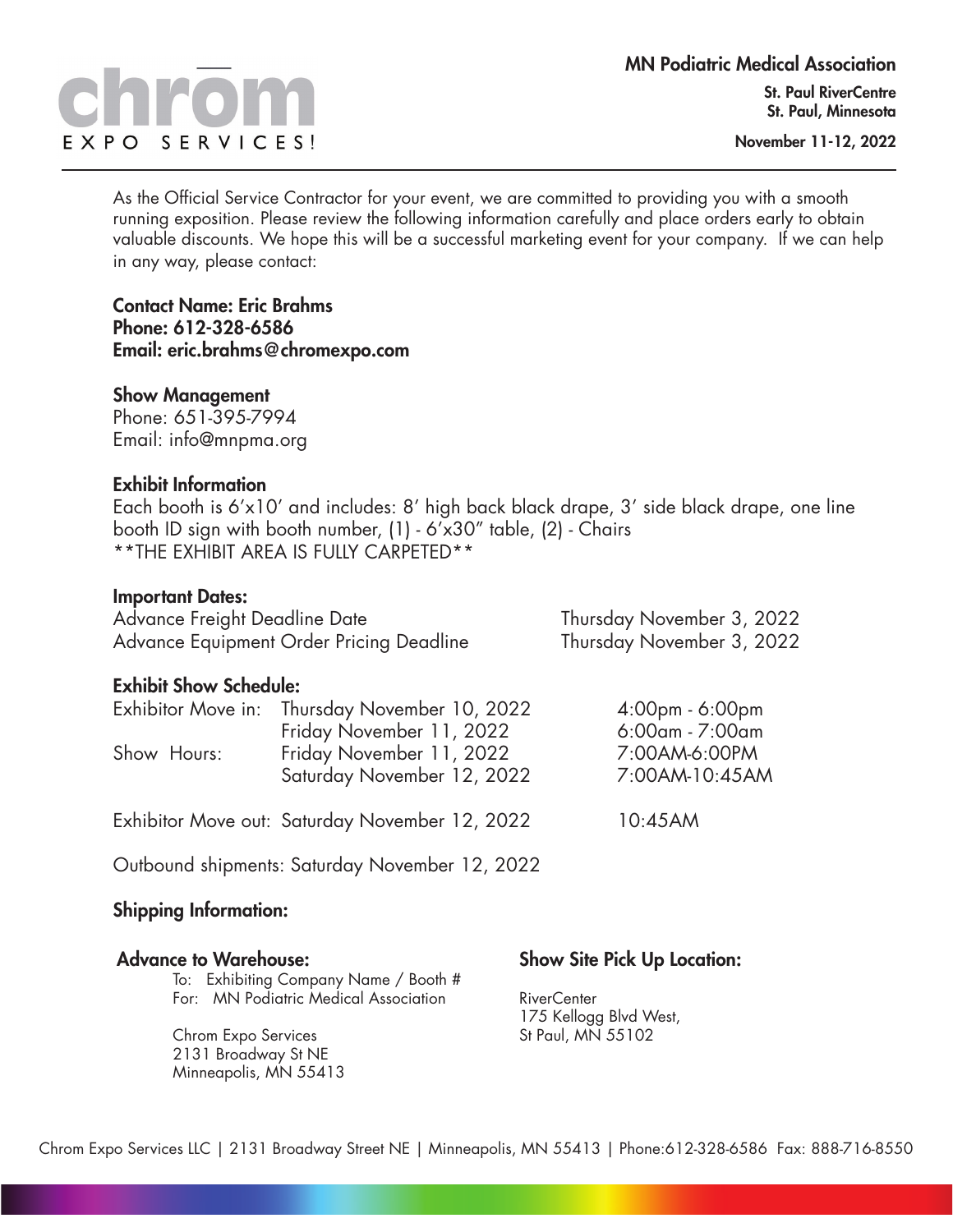# EXPO SERVICES!

#### Recap of Orders / Payment Authorization

This form along with your order, check/credit card for payment MUST be returned to Chrom Expo Services at the address listed below to be valid. Orders without payment or a credit card will not be processed.

#### Order Summary

|        | $\Box$ Pay by Credit (add 3.5% transaction fee) | Tables & Furnishings            |  |
|--------|-------------------------------------------------|---------------------------------|--|
|        | Pay by Check                                    | Carpet                          |  |
| $\Box$ | Pay by Wire Transfer                            | Cleaning                        |  |
|        | Third Party Payer                               | Labor (Non-Taxable)             |  |
|        |                                                 | Material Handling (Non-Taxable) |  |
|        |                                                 | Sales Tax 7.88%                 |  |
|        |                                                 | Credit Card Fee 3.5%            |  |
|        |                                                 | <b>TOTAL</b>                    |  |

 $\Box$  Tax Exempt

\*All Tax Exempt orders must be submitted with a completed ST3 Certificate of Tax Exemption Form. Chrom Expo Federal Tax ID # 84-3441966

#### Payment Authorization

| Phone: _________________________ |  |  |
|----------------------------------|--|--|
|                                  |  |  |

By signing this form I've authorized Chrom the right to charge the credit card for charges and services incurred by myself or my on site representative. If the credit card is declined, Standard-Floor pricing rates will apply along with a \$40.00 service charge.

#### Terms

- Submission of this form allows Chrom Expo Services to charge for services and the exhibitor agrees to the terms in this service kit.
- Order and payment must be received in full and by the deadline date listed in the kit to be eligible for Advance Order pricing
- Any additional charges incurred for orders or services on site will be applied to the credit card on file or due upon date or order/ charge.
- All corrections to the account must be made prior to show close.
- International Exhibitors must pay full balance in advance of show
- Chrome Expo Service reserves the right to charge floor pricing for all equipment not ordered but found within booth spaces.
- Orders canceled or changed once item has been delivered & set will be charged 50% of the original price.

Exhibiting Company:\_\_\_\_\_\_\_\_\_\_\_\_\_\_\_\_\_\_\_\_\_\_\_\_\_\_\_\_\_\_\_\_\_\_\_\_\_\_\_\_\_\_\_ Booth #: \_\_\_\_\_\_\_\_\_\_\_\_\_\_\_\_\_\_\_\_\_\_\_\_\_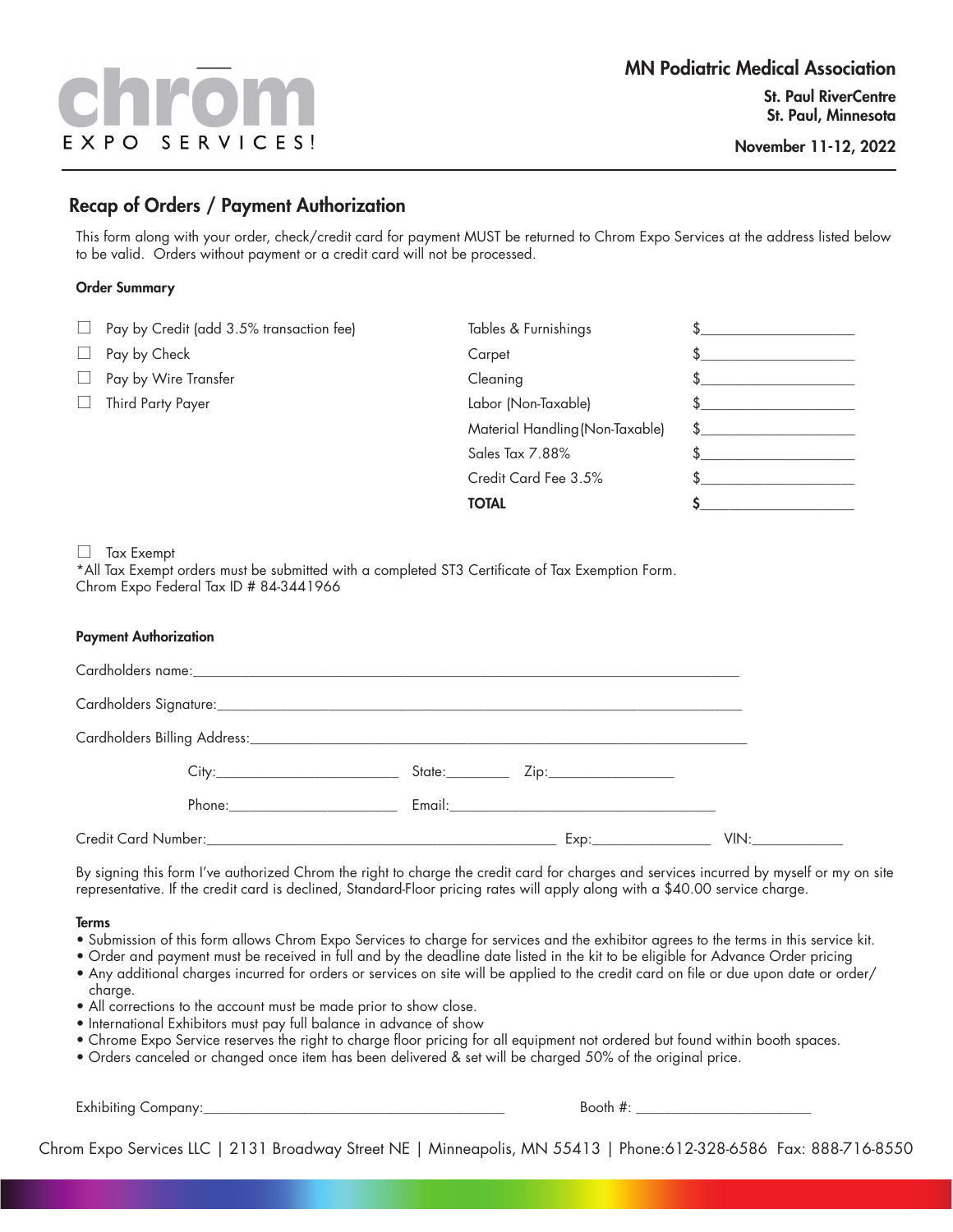#### THIRD PARTY PAYMENT AUTHORIZATION

#### THIRD PARTY COMPANY INFORMATION

|                                               | Booth# _________________________ |
|-----------------------------------------------|----------------------------------|
|                                               |                                  |
|                                               |                                  |
|                                               | Fax _________________________    |
|                                               |                                  |
|                                               |                                  |
| THIRD PARTY COMPANY CREDIT CARD AUTHORIZATION |                                  |

| Card Type Visa Master Card Discover American Express Exp_________________ cw _________ |  |
|----------------------------------------------------------------------------------------|--|
| Card Holder Name                                                                       |  |
|                                                                                        |  |
|                                                                                        |  |
|                                                                                        |  |
| Services to be charged to Third Party                                                  |  |

\_\_\_\_\_ All Services \_\_\_\_\_ Booth Furnishings \_\_\_\_\_ Booth Labor \_\_\_\_\_ Material Handling \_\_\_\_\_ Other \_\_\_\_\_\_\_\_\_

#### Acknowledgement of Third Party Credit Authorization

By completing and returning this document to Chrom Expo we agree that we the exhibiting firm are ultimately responsible for the final charges. Should the third party not make payment by the close of the event, all charges will be applied to the exhibiting company credit card provided on this form.

| <b>Exhibiting Company:</b> |  |
|----------------------------|--|

Exhibiting Company: \_\_\_\_\_\_\_\_\_\_\_\_\_\_\_\_\_\_\_\_\_\_\_\_\_\_\_\_\_\_\_\_\_\_\_\_\_\_\_\_\_\_\_\_\_\_\_\_ Booth #: \_\_\_\_\_\_\_\_\_\_\_\_\_\_\_\_\_\_\_\_\_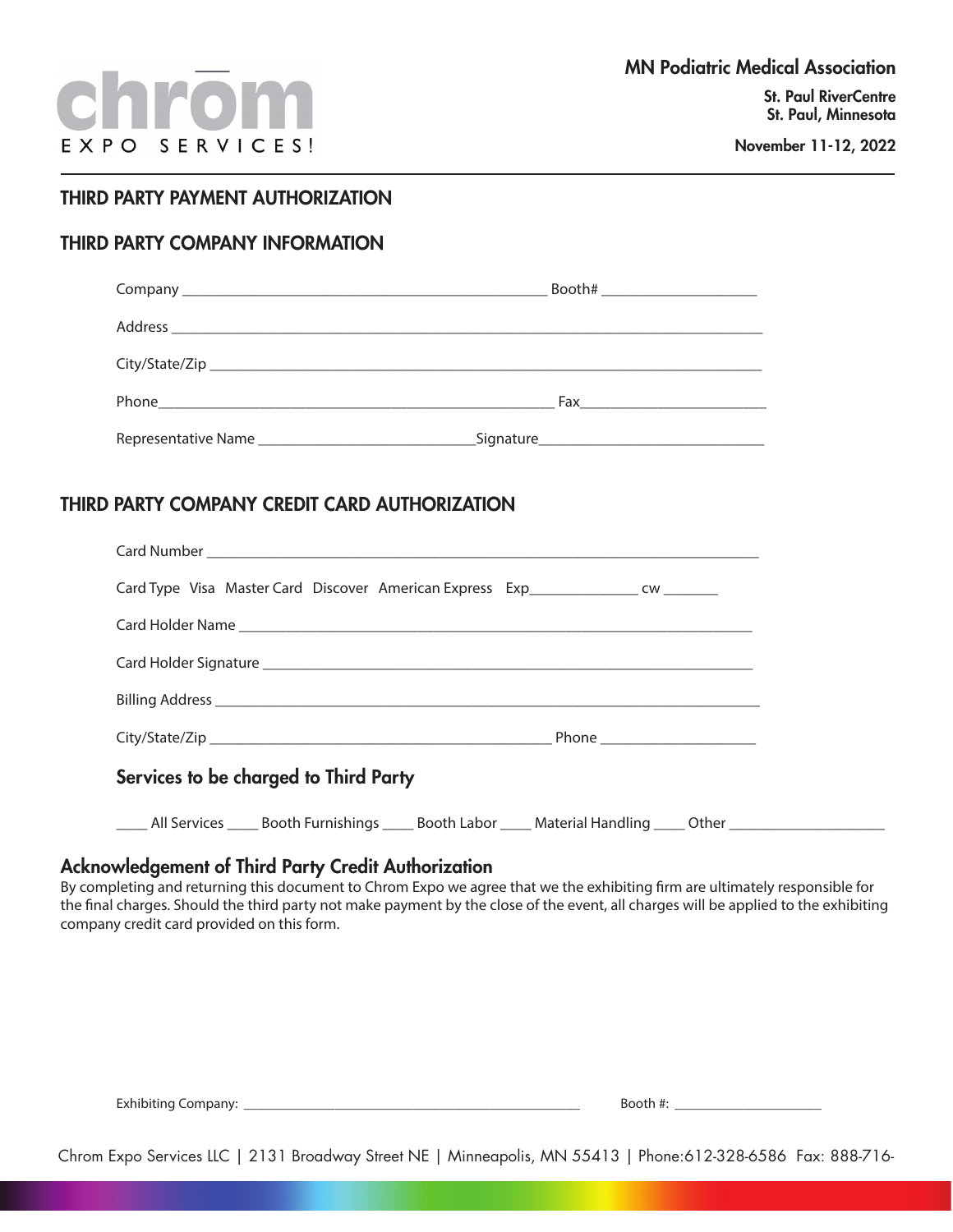St. Paul RiverCentre St. Paul, Minnesota

> Grid Wall

Pedestal **Table** 

November 11-12, 2022

#### Equipment & Furniture Order Form

#### Advance Order Discount Deadline: Thursday November 3, 2022

| Tables                                       |         |          |  |
|----------------------------------------------|---------|----------|--|
| QTY                                          | Advance | Floor    |  |
| 4′ L x 30″ W Table                           | \$49.00 | \$64.00  |  |
| 6' L x 30" W Table                           | \$52.00 | \$67.00  |  |
| $\frac{8}{1}$ k $\frac{30}{1}$ W Table       | \$57.00 | \$74.00  |  |
| <b>Round Display Tables</b>                  |         |          |  |
| QTY                                          | Advance | Floor    |  |
| 30″hx30″Round Pedestal Table                 | \$75.00 | \$98.00  |  |
|                                              |         |          |  |
| 42"hx30"Round Pedestal Table                 | \$75.00 | \$98.00  |  |
| 30"hx36"Round Gloss Table                    | \$98.00 | \$128.00 |  |
| 32″hx36″Round Gloss Table                    | \$98.00 | \$128.00 |  |
| <b>Table Covers</b>                          |         |          |  |
| QTY                                          |         |          |  |
|                                              | Advance | Floor    |  |
| 6′ Black Spandex Covering                    | \$30.00 | \$40.00  |  |
| __ 8' Black Spandex Covering                 | \$30.00 | \$40.00  |  |
| __ Pedestal Black Spandex Covering           | \$30.00 | \$40.00  |  |
|                                              |         |          |  |
| 12" Tabletop Risers                          |         |          |  |
| QTY                                          | Advance | Floor    |  |
| $-4'$ x12" Riser                             | \$40.00 | \$52.00  |  |
| $-6x12''$ Riser                              | \$60.00 | \$78.00  |  |
|                                              |         |          |  |
| <b>Seating</b>                               |         |          |  |
| QTY                                          | Advance | Floor    |  |
| Clear Acrylic Folding Chair                  | \$35.00 | \$46.00  |  |
| <b>Black Plastic Folding Chair</b><br>$\sim$ | \$25.00 | \$36.00  |  |
| Black High Stool with Back                   | \$80.00 | \$104.00 |  |
| White High Stool with Back                   | \$80.00 | \$104.00 |  |

The Recap of Orders Form must be submitted with all orders

High Stool

Acrylic Chair

### Display Elements QTY **Advance** Floor \_\_\_ Easels \$38.00 \$50.00 \_\_\_\_\_\_\_ \_\_\_ Bag Holder \$57.00 \$74.00 \_\_\_\_\_\_\_ \_\_\_ 4'x8' Tack Board \$102.00 \$133.00 \_\_\_\_\_\_\_ \_ 22"x28" Sign Holder \$88.00 \$114.00 \_\_\_ Waste Basket \$23.00 \$30.00 \_\_\_\_\_\_\_ Grids QTY Advance Floor \_\_\_ 2'x8' Grid with base \$59.00 \$77.00 \_\_\_\_\_\_\_ \_\_\_ 2'x8' Grid \$45.00 \$59.00 \_\_\_\_\_\_\_ Pipe & Drape QTY **Advance** Floor 3' Pipe & Drape per foot \$15.00 \$19.00 \_\_ 8' Pipe & Drape  $$17.00$  \$21.00 \_ Booth Carpeting QTY Advance Floor  $\frac{10' \times 10'}{2}$  Carpeting  $\frac{10}{2}$   $\frac{10}{2}$   $\frac{10}{2}$  Carpeting \_\_\_ 10'x20' Carpeting  $$330.00$  \$430.00 \_\_\_ Custom Length per foot \$17.00 \$22.00 \_\_\_\_\_\_\_ Select Color:  $\Box$  Black  $\Box$  Silver  $\Box$  Red  $\Box$  Navy Total \_\_\_\_\_\_\_\_\_\_\_\_\_\_\_\_\_\_\_\_\_\_ Exhibiting Company:\_\_\_\_\_\_\_\_\_\_\_\_\_\_\_\_\_\_\_\_\_\_\_\_\_\_\_\_\_\_\_\_\_ Booth  $\#$ :  $\_$

Chrom Expo Services LLC | 2131 Broadway Street NE | Minneapolis, MN 55413 | Phone:612-328-6586 Fax: 888-716-8550

Gloss **Display Table** 

Spandex Cover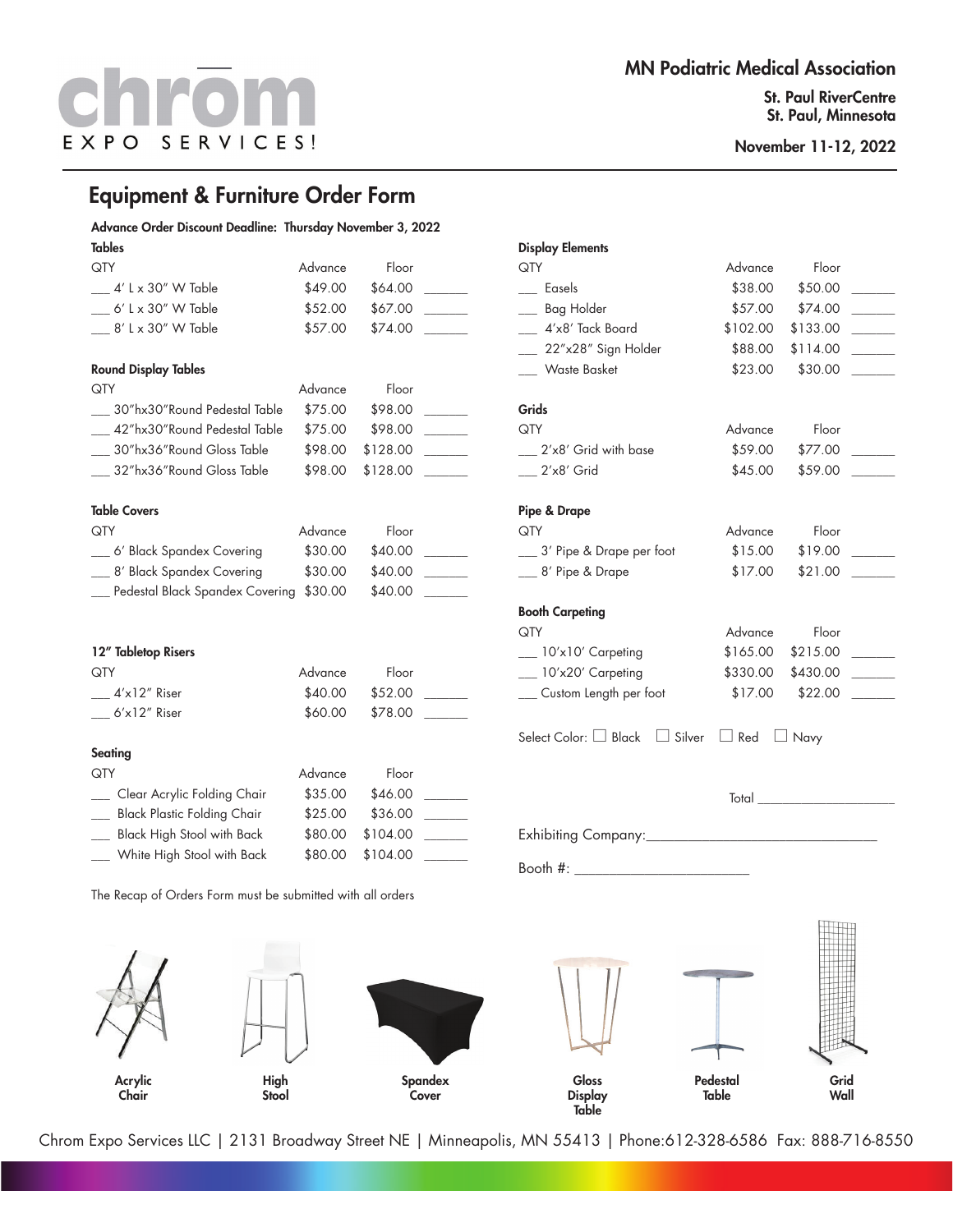# SERVICES! EXPO

Submit this form to order cleaning services from Chrom Expo Services to ensure booth cleanliness post set-up and throughout the show. Daily service includes emptying g of waste baskets. Enter the Total below on Payment Authorization/Order Summary and send along with this form. Orders received without full payment or credit card information will not be processed.

Orders canceled prior to move-in will be charged 50% of the original price. Orders canceled after move-in begins will be charged 100% of the original price.

#### SELECT YOUR SERVICE

| <b>SERVICE</b>                                         | Number of Days |           | <b>Square Feet</b> |                                    | <b>Square Foot</b><br>Charge |        | <b>TOTAL</b> |
|--------------------------------------------------------|----------------|-----------|--------------------|------------------------------------|------------------------------|--------|--------------|
| Vacuum once prior to show open                         |                | $\lambda$ |                    | $\mathbf{v}$<br>$\mathbf{v}$       | \$0.50                       | -<br>- |              |
| Vacuum once prior to show open and<br>daily thereafter |                | Λ         |                    | $\mathbf{v}$<br>$\mathbf{\Lambda}$ | \$0.50                       | -<br>- |              |

The Recap of Orders form must be submitted with all orders.

Exhibiting Company\_\_\_\_\_\_\_\_\_\_\_\_\_\_\_\_\_\_\_\_\_\_\_\_\_\_\_\_\_\_\_\_\_\_\_\_\_\_\_\_\_\_\_\_\_\_\_\_\_\_\_\_\_ Booth #\_\_\_\_\_\_\_\_\_\_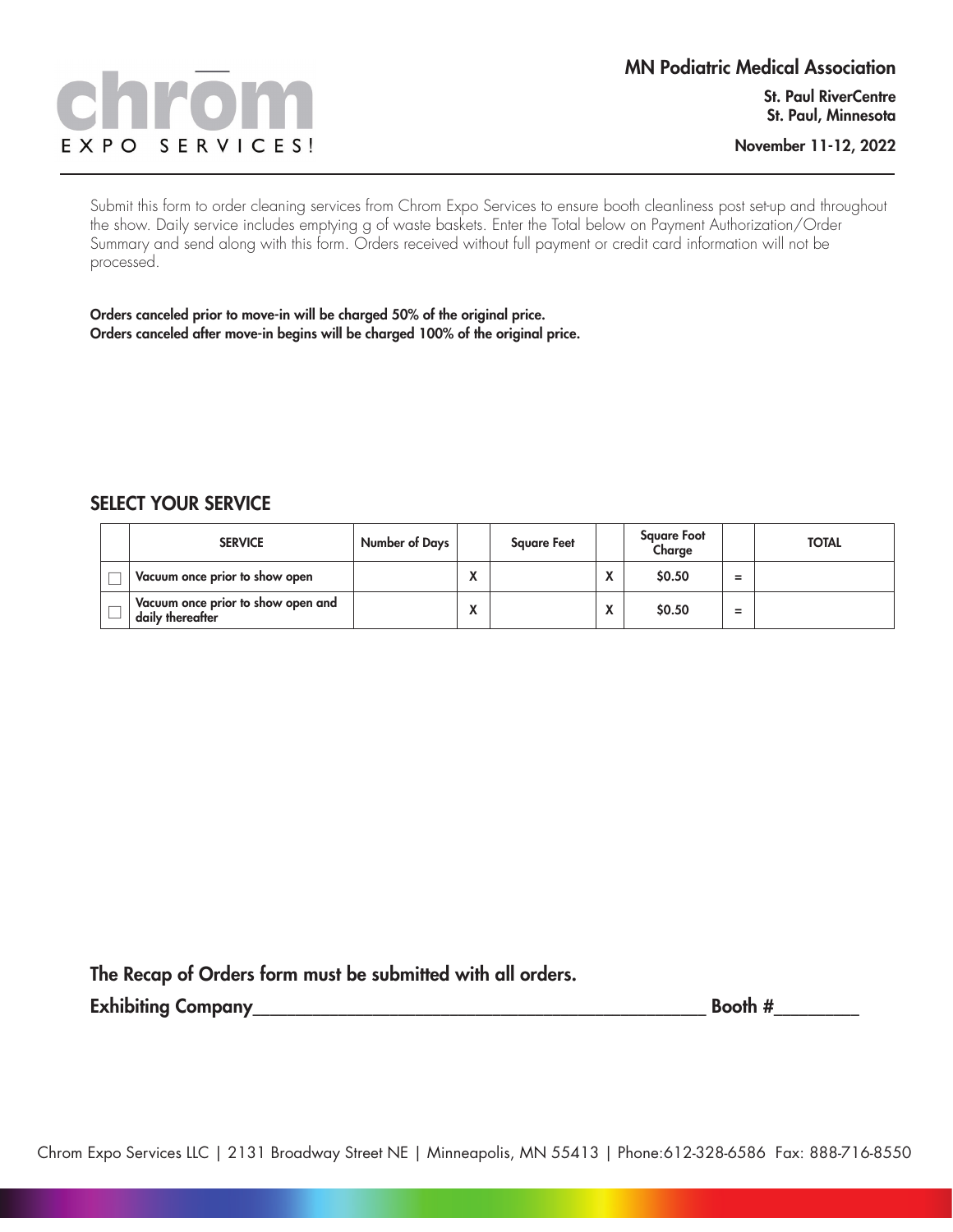# EXPO SERVICES!

November 11-12, 2022

Submit this form to order labor from Chrom Expo Services. Labor is available for installation and dismantling of exhibits, unskidding, and/or spotting of equipment. Enter the Total below on Payment Authorization/Order Summary and send along with this form. Orders received without full payment or credit card information will not be processed.

There will be a 100% cancellation fee, for labor canceled on show site There will be a 1 hr. charge per man to exhibitors that cancel their labor request within 48 of the start time. All Labor is billed on a one our per laborer minimum then billed in 1/2 hour increments

#### LABOR STANDARD RATES

#### ON-SITE RATES

| Straight Time Labor per hour | \$108.00 | Straight Time Labor per hour | \$130.00 |
|------------------------------|----------|------------------------------|----------|
| Overtime Labor per hour      | \$178.00 | Overtime Labor per hour      | \$210.00 |

#### Straight Time: 8:00 am to 4:30 pm Monday – Friday Overtime: Before 8:00 am or after 4:30 pm Monday – Friday, all day Saturday & Sunday and Holidays

#### LABOR SUPERVISION OPTIONS (please check one)

#### $\Box$  Exhibitor Supervision

Work is to be performed only under supervision of exhibiting company's representative. If the representative does not report to the service desk at the time labor has been requested, a one-hour charge will be assessed. No shows will be billed at the minimum per laborer rate.

#### Chrom Expo Services Supervision

Work performed under the supervision of Chrom Expo Services will be charged an additional 30% of the total bill for this service. In order for Chrom Expo Services to perform the work without the exhibitor present, Chrom Expo Services must have detailed setup instructions and outbound shipping information with this order.

Representative Name/Company: which is a set of the set of the set of the set of the set of the set of the set o

#### LABOR ESTIMATE

|                     | <b>Date</b> | Time | # Laborers |                                | Est. Hours<br>per Laborer |     | Total<br><b>Hours</b> |                  | Rate per<br>hour |                               | Subtotal | <b>Chrom Supervision</b><br>(subtotal $x$ .30) |                               | <b>Estimated Cost</b> |
|---------------------|-------------|------|------------|--------------------------------|---------------------------|-----|-----------------------|------------------|------------------|-------------------------------|----------|------------------------------------------------|-------------------------------|-----------------------|
| <b>Installation</b> |             |      |            | $\mathbf{v}$                   |                           | $=$ |                       | ъ.<br>$\sqrt{ }$ |                  | $\overline{\phantom{0}}$<br>- |          |                                                | $\overline{\phantom{0}}$<br>- |                       |
| <b>Dismantle</b>    |             |      |            | $\blacksquare$<br>$\mathbf{v}$ |                           | $=$ |                       | Λ                |                  | $\overline{\phantom{0}}$<br>- |          |                                                | $\overline{\phantom{0}}$<br>- |                       |

**OUTBOUND FREIGHT** (Shipped via our preferred carrier unless prior arrangements are made by the exhibiting company)

 \_\_\_\_\_\_\_\_\_\_\_\_\_\_\_\_\_\_\_\_\_\_\_\_\_\_\_\_\_\_\_ \_\_\_\_\_\_\_\_\_\_\_\_\_\_\_\_\_\_\_\_\_\_\_\_\_\_\_\_\_\_ \_\_\_\_\_\_\_\_\_\_\_\_\_\_\_\_\_\_\_\_\_\_\_\_\_\_\_\_\_\_\_ \_\_\_\_\_\_\_\_\_\_\_\_\_\_\_\_\_\_\_\_\_\_\_\_\_\_\_\_\_\_

Ship to: \_\_\_\_\_\_\_\_\_\_\_\_\_\_\_\_\_\_\_\_\_\_\_\_\_\_\_\_\_\_\_ Bill to: \_\_\_\_\_\_\_\_\_\_\_\_\_\_\_\_\_\_\_\_\_\_\_\_\_\_\_\_\_\_

#### The Recap of Orders form must be submitted with all orders.

Exhibiting Company\_\_\_\_\_\_\_\_\_\_\_\_\_\_\_\_\_\_\_\_\_\_\_\_\_\_\_\_\_\_\_\_\_\_\_\_\_\_\_\_\_\_\_\_\_\_\_\_\_\_\_\_\_ Booth #\_\_\_\_\_\_\_\_\_\_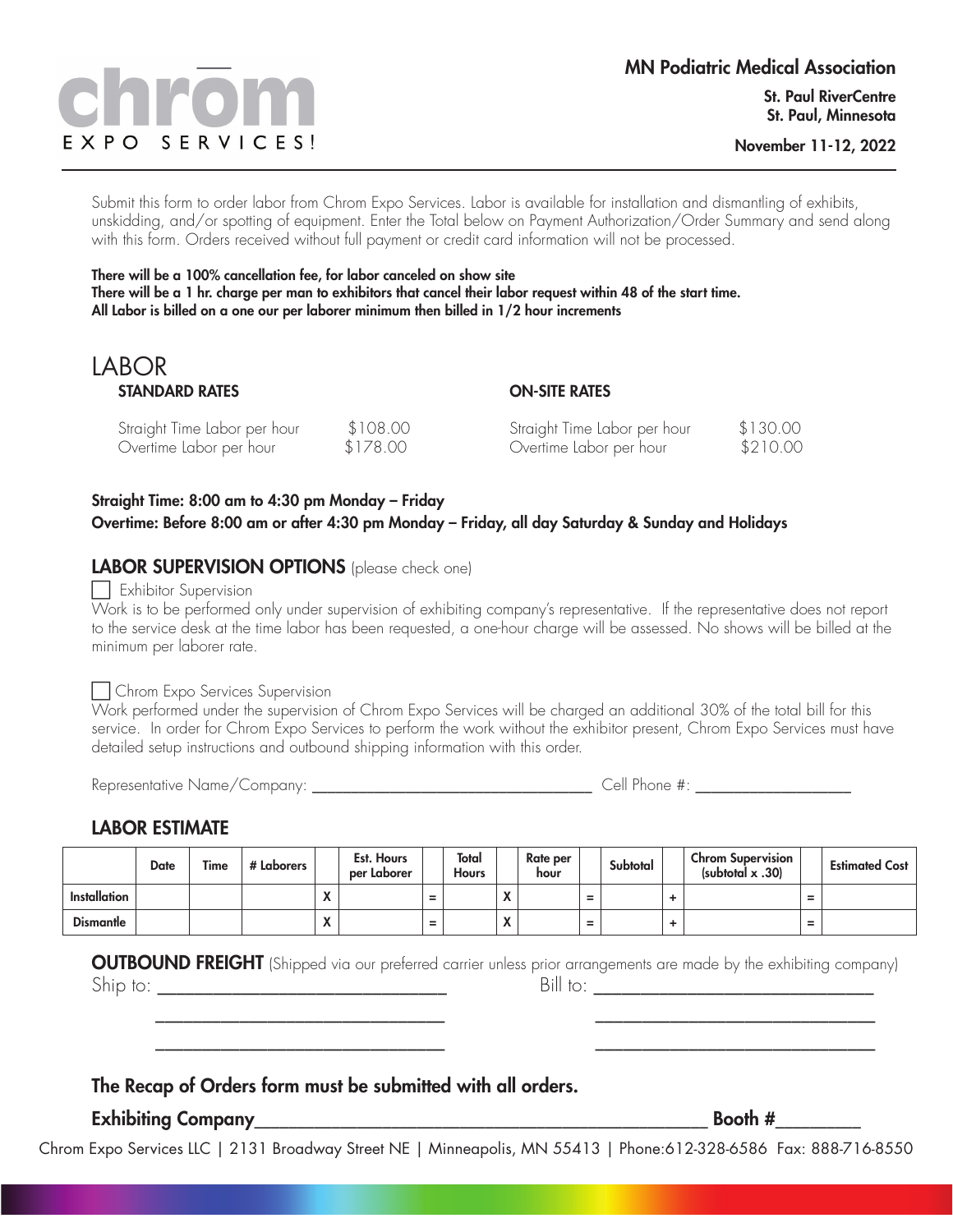# MATERIAL HANDLING RATES

#### WAREHOUSE ADVANCED SHIPMENTS (8:00 AM – 4:30 PM MON – FRI)

- Storage at our advance warehouse up to 30 days prior to show opening
- Delivery to show site and placement at your booth
- Removal & return of empty containers
- Loading of outbound shipments from show site

| Per 100 Weight  | \$95.00  |
|-----------------|----------|
| 200 lb. Minimum | \$190.00 |

#### LATE FREIGHT

• Freight received at warehouse less than 5 days prior to show move in times

Per 100 Weight \$125.00 200 lb. Minimum \$250.00

#### **OVERTIME**

- Before 8:00 am or after 4:30 pm Mon Fri, and all day Sat & Sun, & Holidays
- Overtime is an additional charge to the appropriate drayage rates

| Per 100 Weight  | \$30.00 |
|-----------------|---------|
| 200 lb. Minimum | \$60.00 |

#### SMALL PACKAGE/SHIPMENT RATE

• Cartons/Envelopes weighing less than 30 lbs. per shipment

\$55.00 / small package shipment

#### EMPTY CONTAINERS

Chrom Expo Services will store exhibit materials/containers that have not been handled by Chrom Expo Services at the following rates:

\$20.00 / each – Any fiber case, box or carton

\$45.00 / each – Empty wooden crates and skids/pallets Please Note: All shipments must be sent prepaid. Chrom Expo Services will not accept C.O.D shipments.

#### Please see the following page to estimate your material handling needs.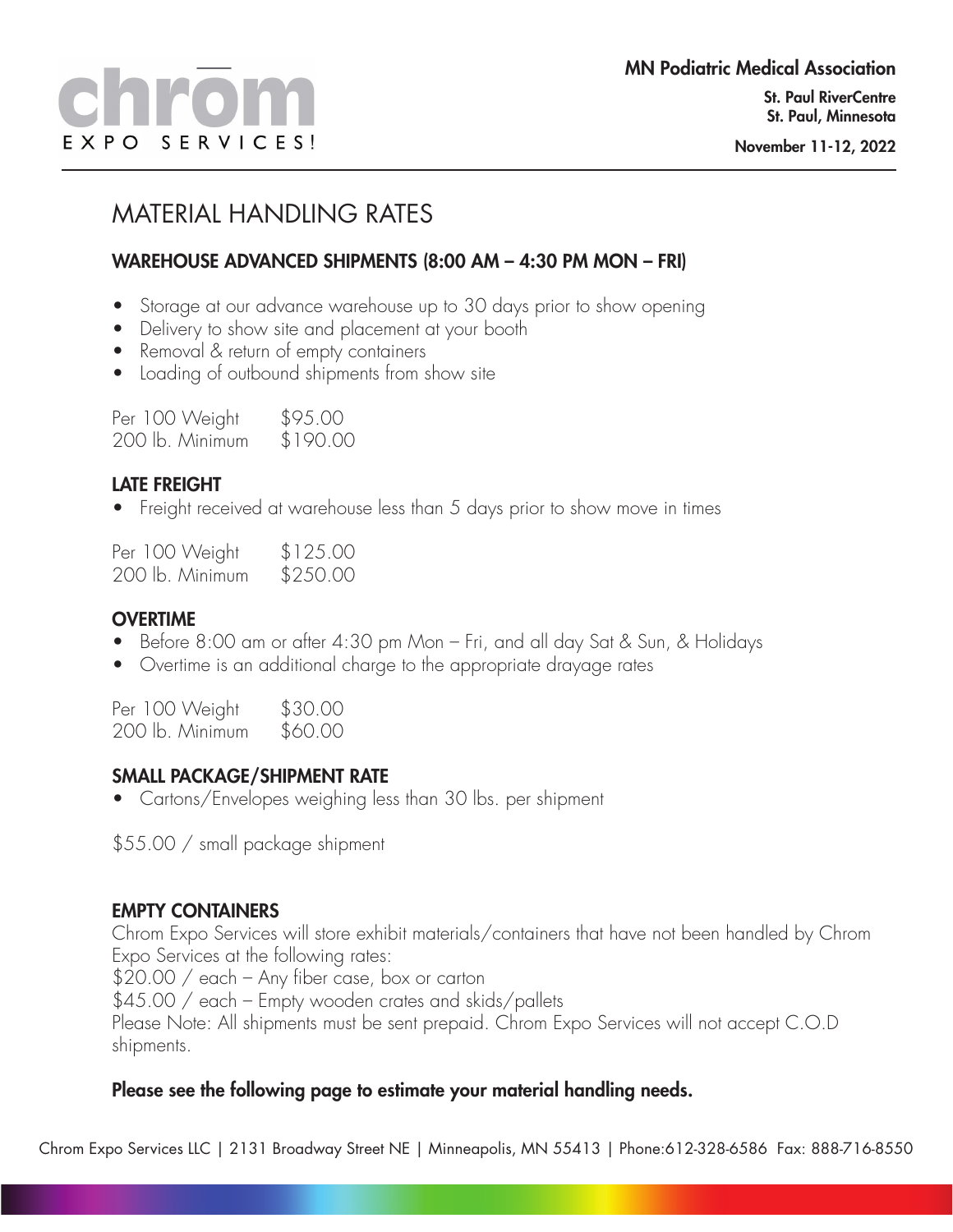### ESTIMATED MATERIAL HANDLING

SHIPMENT ADDRESSES

#### Advance Shipments:

Receiving dates: Starting Thursday October 13, 2022 Receiving hours: Mon – Friday 8:00am – 4:30pm

**To:** Exhibiting Company Name / Booth # **For:** Minnesota Podiatric Medical Association

Chrom Expo Services 2131 Broadway St NE Minneapolis, MN 55413

• Please use the freight labels included on the following pages.

Warehouse Advance Shipments (\* 200 lb. Minimum Handing Charge) Shipment Weight \_\_\_\_\_\_\_\_\_ ÷ \* 100 = \_\_\_\_\_\_\_\_\_\_ x \$95.00 per 100 lbs = \_\_\_\_\_\_\_\_\_\_

Late Freight (200 lb. Minimum Handling Charge) Freight received at Advance warehouse after advance deadline Shipment Weight \_\_\_\_\_\_\_ ÷ \*100 = \_\_\_\_\_\_\_\_ x \$125.00 per 100 lbs = \_\_\_\_\_\_\_\_\_

**Overtime Freight** (200 lb. Minimum Handling Charge) Freight loaded or received after 4:30 pm Mon – Fri or weekends Shipment Weight \_\_\_\_\_\_\_ ÷ \* 100 = \_\_\_\_\_\_\_\_ x \$30.00 per 100 lbs = \_\_\_\_\_\_\_\_

Total Estimated Material Handling \$\_\_\_\_\_\_\_\_\_\_

The Recap of Orders form must be submitted with all orders.

Exhibiting Company\_\_\_\_\_\_\_\_\_\_\_\_\_\_\_\_\_\_\_\_\_\_\_\_\_\_\_\_\_\_\_\_\_\_\_\_\_\_\_\_\_\_\_\_\_\_\_\_\_\_\_\_\_\_\_\_\_\_\_\_

Booth  $#$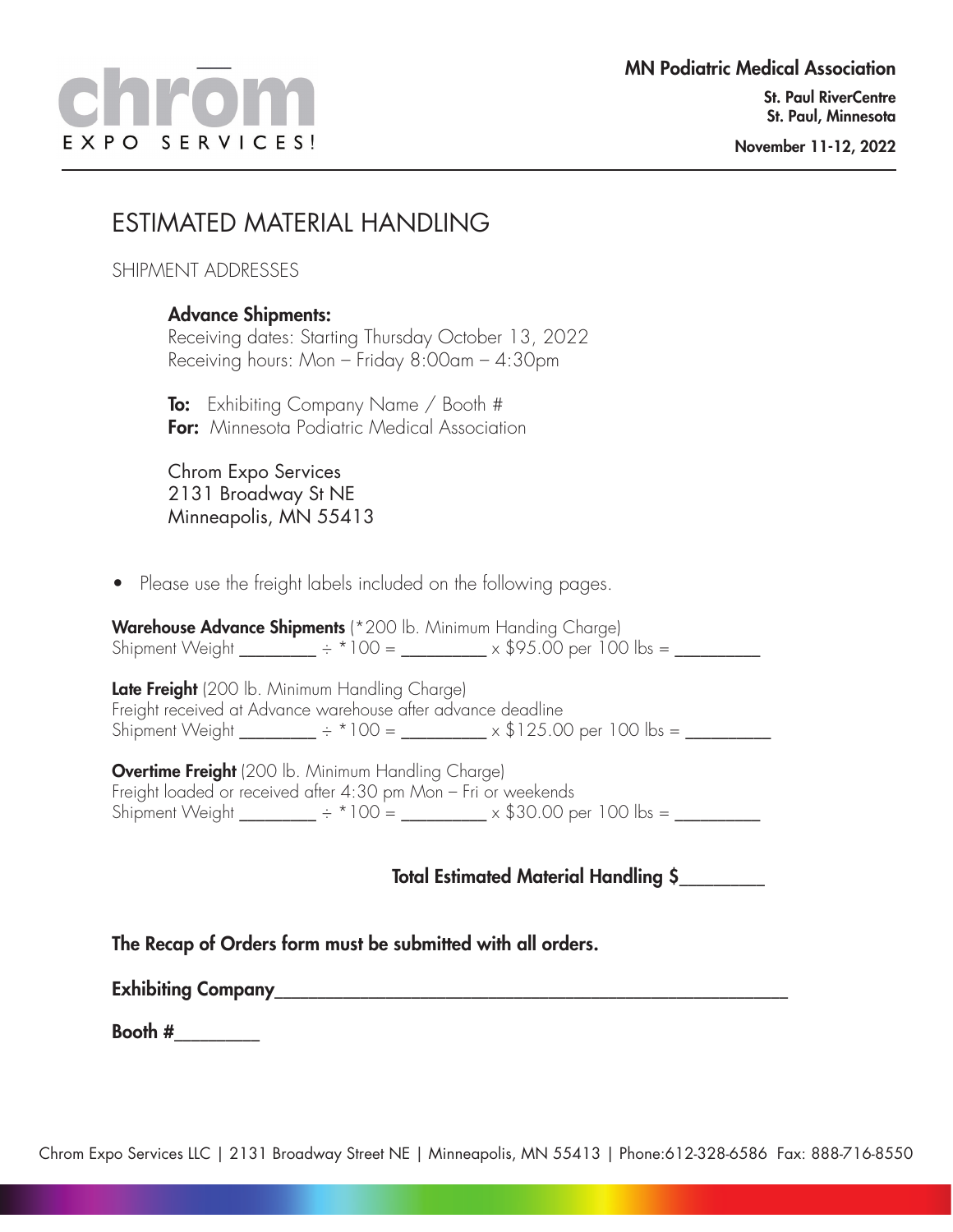## MATERIAL HANDLING INFORMATION

#### Freezable/Controlled Environment Shipments

Chrom Expo Services does not have facilities for shipments that require refrigeration or a controlled environment. It is the exhibitor's responsibility to make arrangements for controlled environment storage. Chrom Expo Services is not responsible for shipments that are not properly labeled.

#### **Overtime**

Overtime charges apply to shipments that meet the following guidelines:

#### Inbound Freight

Shipments delivered to the advance warehouse and delivered to show site before 8:00 am or after 4:30 pm on weekdays or delivered anytime on weekends or holidays.

#### Outbound Freight

Shipments loaded after 4:30 pm on weekdays or anytime on weekends or holidays.

#### Late Freight

Late Freight charges apply to shipments that meet the following guideline: Shipments that arrive at the advance warehouse past the 5-day cut-off. These shipments are subject to courier charges in addition to late freight charges.

#### Return Shipping

Exhibitors are responsible for making their own return shipping arrangements, unless using Chrom Expo Services' contracted carriers. Blank bills of lading & shipping labels will be available at the Chrom Expo Services Service Desk. Chrom Expo Services assumes NO responsibility for shipments that do not have a completed bill of lading turned in to the Service Desk.

#### Outbound Shipping Information

- Outbound Bills of Lading must be completed and turned into the Chrom Expo Services Service Desk on show site.
- A credit card is required for all material handling. Please complete the Credit Card Authorization and Recap of Orders form.
- Local Storage Services are available upon request.
- If you are shipping out of the show using your own freight carrier it is important that you have your own appropriate labels/tags. You will also need to schedule your shipper to arrive on show site to pick your shipment up the day that the show concludes.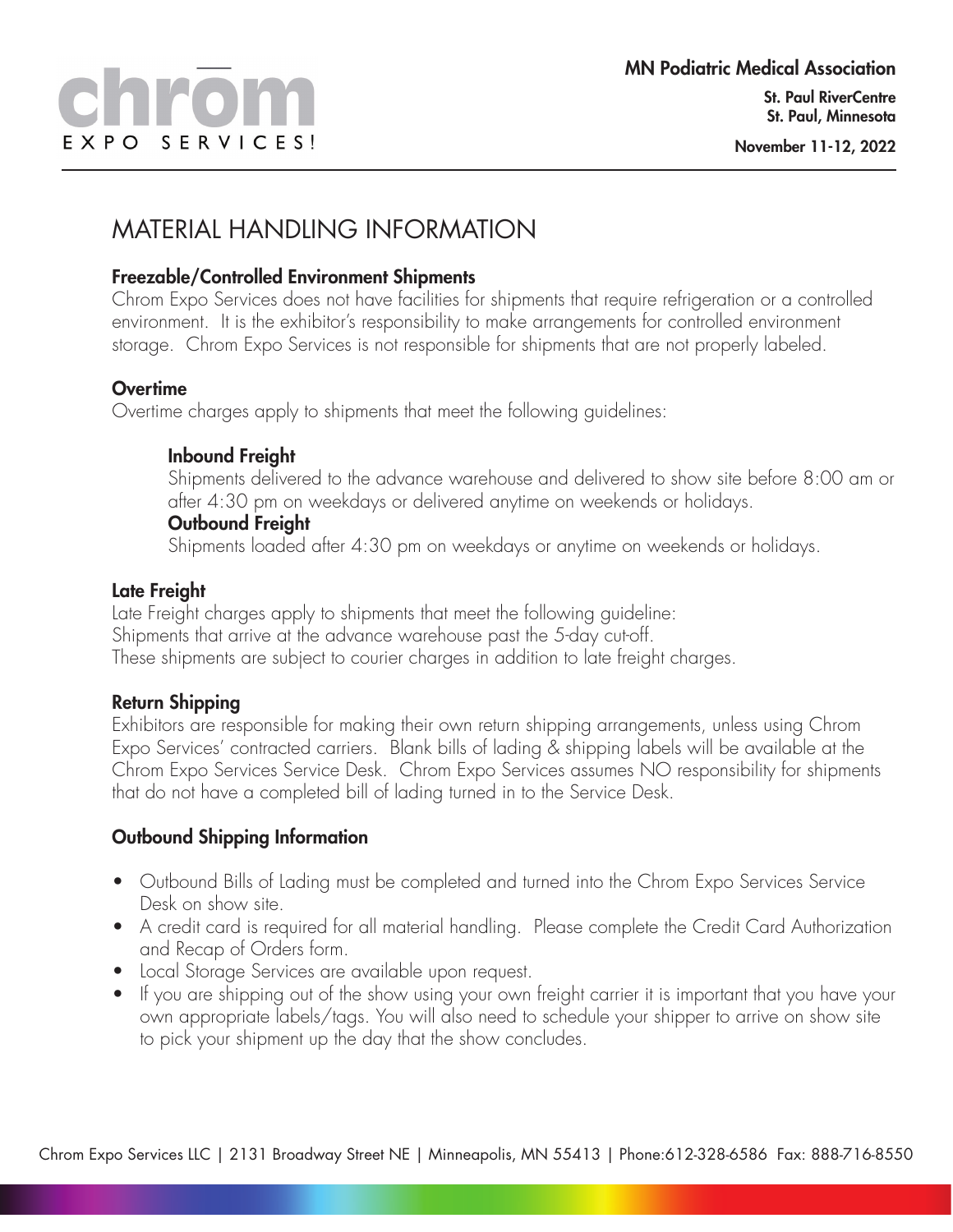## SHIPPING LABELS

|                | To: Chrom Expo Services<br>2131 Broadway St NE<br>Minneapolis, MN 55413                                                                                      |
|----------------|--------------------------------------------------------------------------------------------------------------------------------------------------------------|
|                | Booth Number <u>contains and the pieces</u><br>Piece #: ___________ of _________ pieces                                                                      |
| <b>LABELED</b> | ALL GOODS AND MATERIALS REQUIRING PROTECTION FROM FREEZING MUST BE LABELED<br>USING LARGE LETTERS. Chrom Expo Services WILL NOT BE RESPONSIBLE FOR GOODS NOT |
|                | Advance Shipment *late warehouse charges apply after: Thursday November 3, 2022                                                                              |
| To:            | Minnesota Podiatric Medical Association<br>Chrom Expo Services<br>2131 Broadway St NE<br>Minneapolis, MN 55413                                               |
|                | Booth Number<br>Piece #: ___________ of ________ pieces                                                                                                      |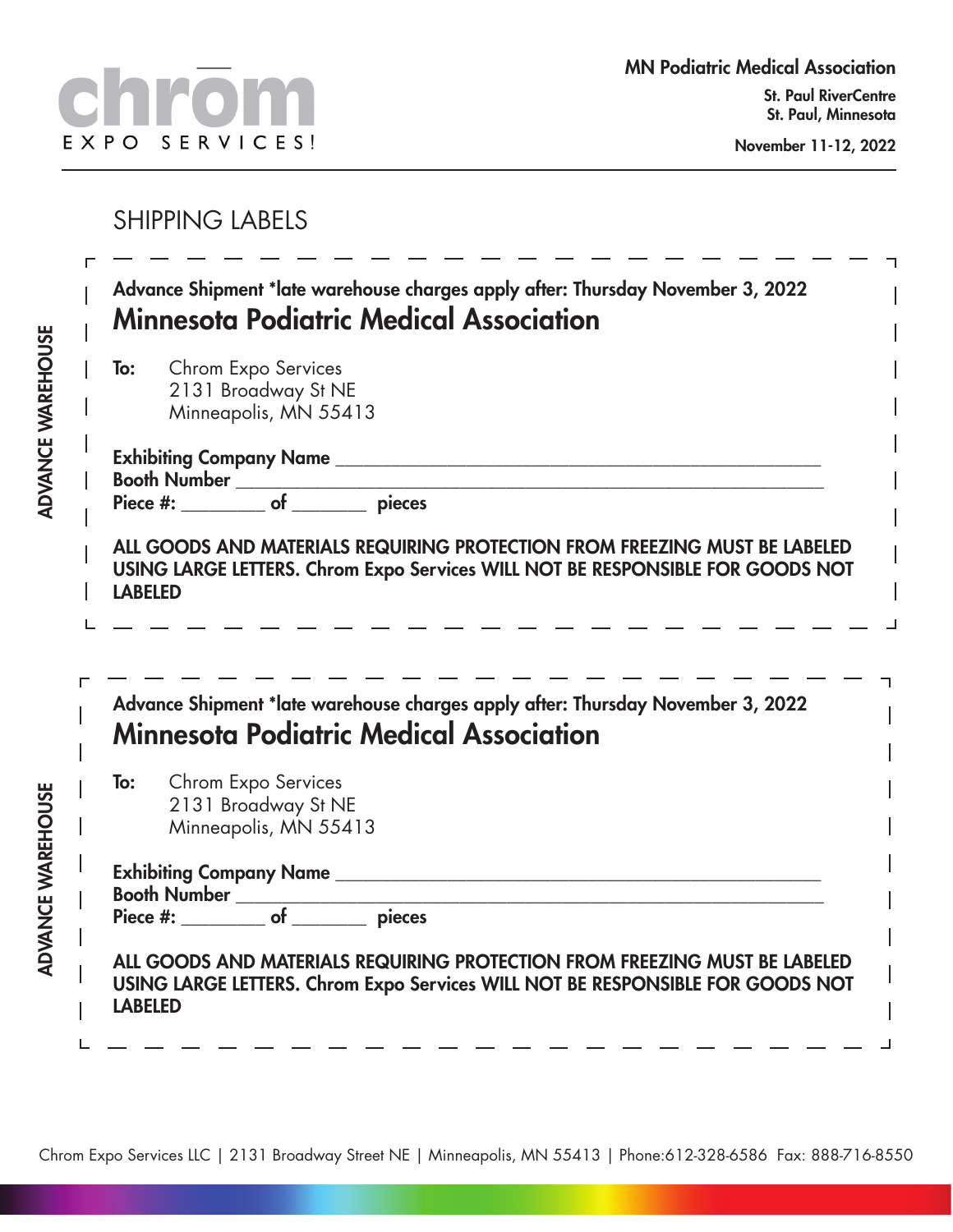

November 11-12, 2022

Complete this form to request pre-done outbound bill of lading and shipping labels for your outbound shipment. Forms and labels will be delivered to your booth as showsite.

| <b>OUTBOUND SHIPPING INFORMATION</b>                                                                                                                                                                           |                                      |                 |                    |  |  |  |  |  |
|----------------------------------------------------------------------------------------------------------------------------------------------------------------------------------------------------------------|--------------------------------------|-----------------|--------------------|--|--|--|--|--|
| Ship to (Company):<br>Attention:<br>Destination (Street Address):<br>City:                                                                                                                                     |                                      |                 |                    |  |  |  |  |  |
| <b>SHIPPING METHOD</b>                                                                                                                                                                                         |                                      |                 |                    |  |  |  |  |  |
| Ground:                                                                                                                                                                                                        | $\Box$ YRC Freight                   |                 |                    |  |  |  |  |  |
| Air:                                                                                                                                                                                                           | □ YRC Freight                        | $\Box$ Next Day | □2nd Day □Deferred |  |  |  |  |  |
|                                                                                                                                                                                                                | <b>FREIGHT CHARGES GUARANTEED BY</b> |                 |                    |  |  |  |  |  |
| CompanyExhibitor:<br>Attention:<br>Permanent Street Address:<br>City:<br>Phone:                                                                                                                                |                                      |                 |                    |  |  |  |  |  |
| <b>SHIPPING LABELS REQUEST</b>                                                                                                                                                                                 |                                      |                 |                    |  |  |  |  |  |
| Exhibitors using FedEx or UPS must provide pre-printed labels with their account number.<br><b>NOTES</b>                                                                                                       |                                      |                 |                    |  |  |  |  |  |
| • Please complete one form per shipment<br>. Do not leave Bills of Lading in your Booth.<br>. Please review the Material Handling Information, Material Handling Rate Schedule, and Limits of Liability forms. |                                      |                 |                    |  |  |  |  |  |